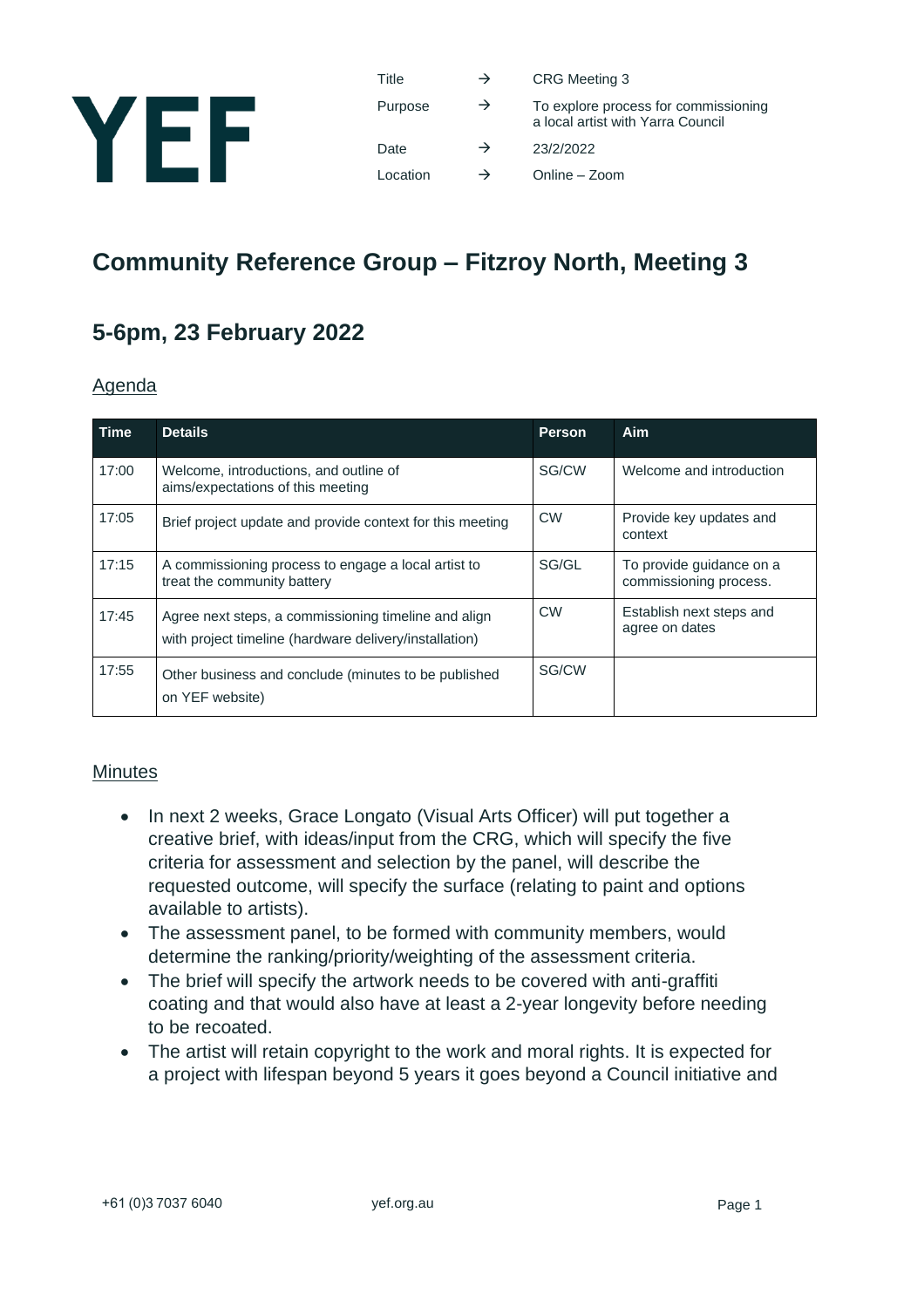

| Title    | $\rightarrow$ | <b>CRG Meeting 3</b>                                                      |
|----------|---------------|---------------------------------------------------------------------------|
| Purpose  | $\rightarrow$ | To explore process for commissioning<br>a local artist with Yarra Council |
| Date     | $\rightarrow$ | 23/2/2022                                                                 |
| Location | →             | Online – Zoom                                                             |

becomes and inherent landmark in the community and therefore the artwork lives on beyond the need of the function of the battery.

- Initially it was thought that an approximate 10-year lifetime would be used in the brief, but that can be discussed with the community.
- The artist will also need to submit a maintenance plan. This has to do with the quality of the paint/medium used in the creation of the artwork.
- The assessment panel would invite 3-5 artists to make submissions note it would not be an open EOI for anyone to apply, but rather the panel (with support from Grace) will decide which are suitable artists to approach given the agreed criteria. The artists will be given 4 weeks to produce a concept and will be paid \$1,000 per concept submission.
- This should be completed by mid-April. The concepts will be forwarded to the panel and assessed. The assessment criteria will have a range of weightings and be scored accordingly.
- It's intended that an artwork contract would be signed with the selected artist by the end of April 2022, that specifies all requirements (safety, traffic management etc.) needed for the development of the artwork.
- City of Yarra aren't able to make financial contributions to this artwork (commissioning or maintenance). They only service graffiti removal to artwork that the City owns. Maintenance is a cost to the owner (YEF).
- Cost of graffiti removal is \$200 per instance and they typically budget for 2 x per year.
- \$15,000 is the approximate fee for the installation, which includes about \$5- 6,000 in artists fees, the remainder for materials, paint, and other costs involved in the installation. Part of the total fee could also include payment of a plaque for details of the artwork/artists (for discussion with the artist).
- Action: Chris Wallin to provide technical specifications to the artist.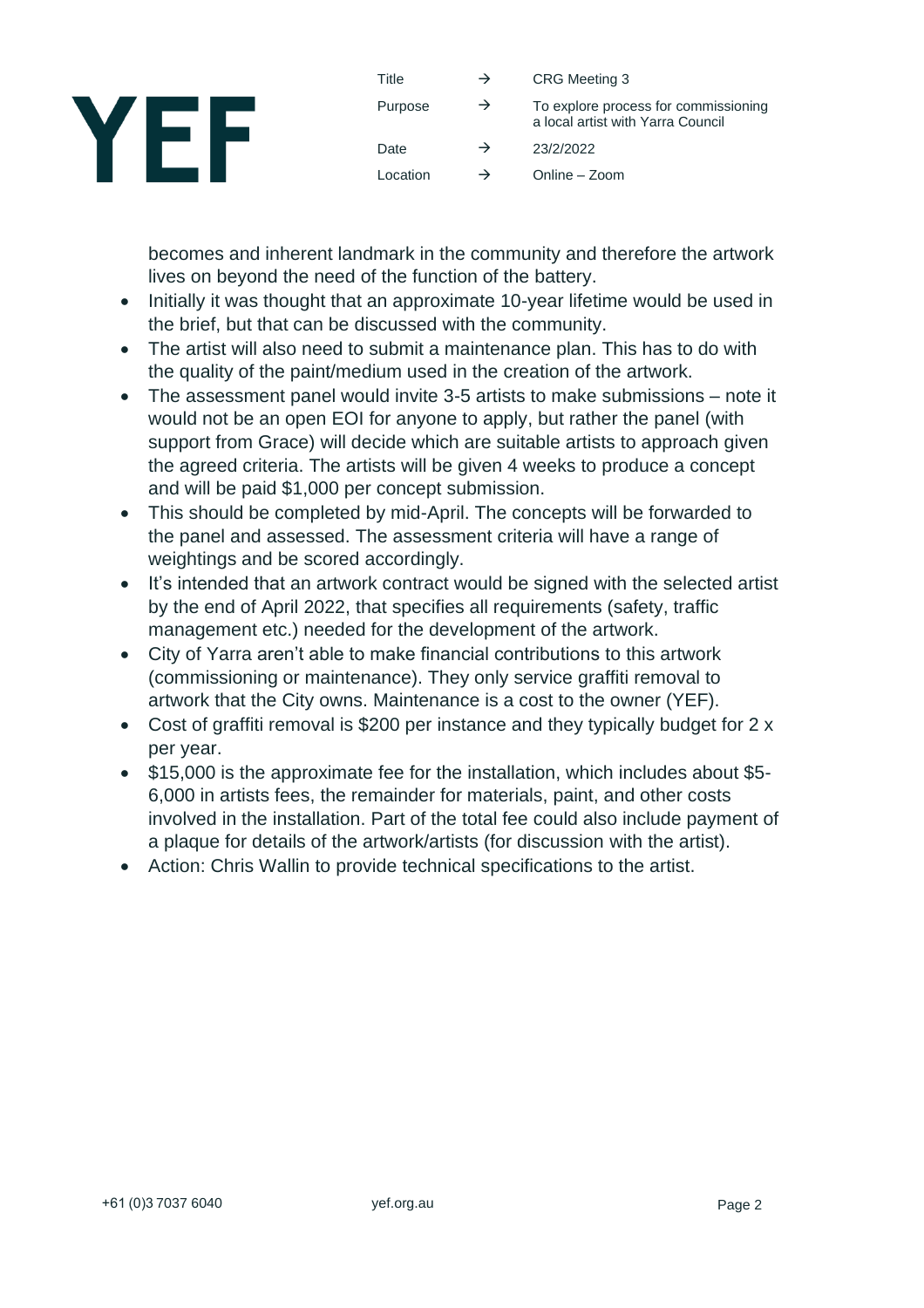

| Title    | $\rightarrow$ | <b>CRG Meeting 3</b>                                                      |
|----------|---------------|---------------------------------------------------------------------------|
| Purpose  | $\rightarrow$ | To explore process for commissioning<br>a local artist with Yarra Council |
| Date     | $\rightarrow$ | 23/2/2022                                                                 |
| Location | $\rightarrow$ | Online - Zoom                                                             |

#### Key questions and issues register

| Item           | <b>Details</b> | Raised<br>by | Response | <b>Action</b><br>required<br>(Y/N) |
|----------------|----------------|--------------|----------|------------------------------------|
| 1              |                |              |          |                                    |
| $\overline{2}$ |                |              |          |                                    |
| $\sqrt{3}$     |                |              |          |                                    |
| $\overline{4}$ |                |              |          |                                    |
| $\sqrt{5}$     |                |              |          |                                    |
| $\,6\,$        |                |              |          |                                    |
| $\overline{7}$ |                |              |          |                                    |

#### Action items

| Item           | <b>Details</b>                                                         | Owner            | <b>Due</b>        | <b>Status</b> |
|----------------|------------------------------------------------------------------------|------------------|-------------------|---------------|
| 1              | Provide technical specifications of the battery<br>unit to the artist. | ${\sf\small CW}$ | Mid-March<br>2022 |               |
| $\overline{2}$ |                                                                        |                  |                   |               |
| 3              |                                                                        |                  |                   |               |
| $\overline{4}$ |                                                                        |                  |                   |               |
| $\overline{5}$ |                                                                        |                  |                   |               |
| $\,6$          |                                                                        |                  |                   |               |
| 7              |                                                                        |                  |                   |               |
| 8              |                                                                        |                  |                   |               |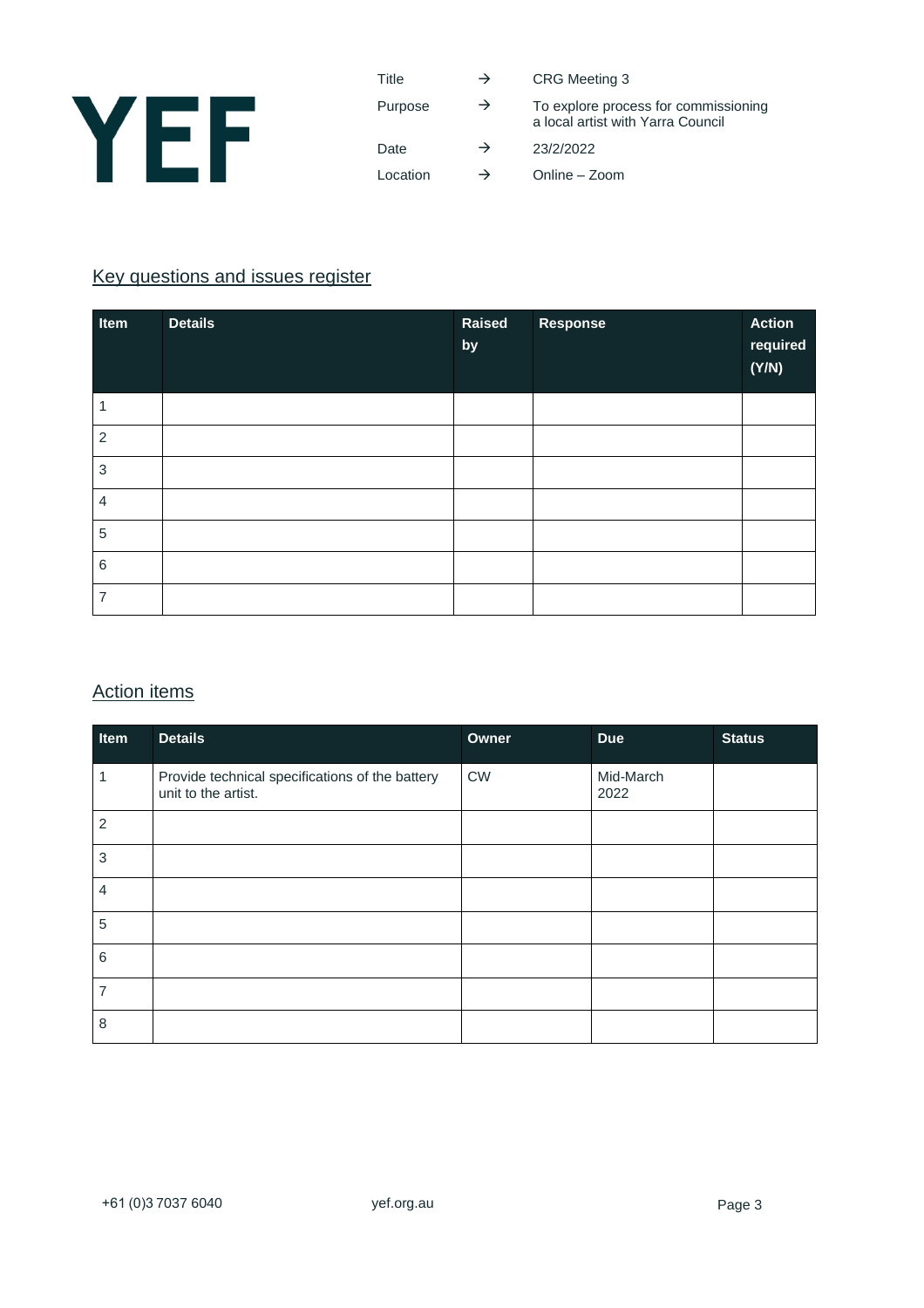

Title  $\rightarrow$  CRG Meeting 3

Purpose  $\rightarrow$  To explore process for commissioning a local artist with Yarra Council

Date  $\rightarrow$  23/2/2022

Location  $\rightarrow$  Online – Zoom

#### Additional information

### **Project schedule to June 2022**

|                     |                                            | ary |                          |    |                                    | February |                                    | March    |        |            |                       | April |          |            |               | May         |                        |              |    |    | June |          |  |
|---------------------|--------------------------------------------|-----|--------------------------|----|------------------------------------|----------|------------------------------------|----------|--------|------------|-----------------------|-------|----------|------------|---------------|-------------|------------------------|--------------|----|----|------|----------|--|
|                     |                                            | 17  | 24                       | 31 |                                    | 14 21 28 |                                    |          |        | 14 21 28 4 |                       |       | 11 18 25 |            |               | 9           | 16                     | 23           | 30 | 16 |      | 13 20 27 |  |
| <b>Construction</b> | Earthing study                             |     |                          |    | <b>Earthing study</b>              |          |                                    |          |        |            |                       |       |          |            |               |             |                        |              |    |    |      |          |  |
|                     | Location selection                         |     |                          |    |                                    |          |                                    | Location |        |            |                       |       |          |            |               |             |                        |              |    |    |      |          |  |
|                     | Surveyor hired and survey carried out      |     |                          |    |                                    | η        |                                    |          | Survey |            |                       |       |          |            |               |             |                        |              |    |    |      |          |  |
|                     | Connection & lease agreement completion    |     |                          |    |                                    |          | <b>Connection &amp; Lease</b>      |          |        |            |                       |       |          |            |               |             |                        |              |    |    |      |          |  |
|                     | <b>CitiPower e-Connect application</b>     |     |                          |    |                                    |          |                                    |          |        |            |                       |       |          |            |               |             |                        |              |    |    |      |          |  |
|                     | Citipower & TSA Notice and Pole-to-Pit 2D  |     |                          |    |                                    |          |                                    |          |        |            |                       |       |          | <b>TSA</b> |               |             |                        |              |    |    |      |          |  |
|                     | Ventia installation 3W & commissioning 2W  |     |                          |    |                                    |          |                                    |          |        |            |                       |       |          |            | Ventia instal |             |                        | Commissionin |    |    |      |          |  |
|                     | Acacia system commissioning                |     |                          |    |                                    |          |                                    |          |        |            |                       |       |          |            |               |             |                        |              | a  |    |      |          |  |
|                     | Pixii switchboard design and build         |     |                          |    | Pixii switchboard design and build |          |                                    |          |        |            |                       |       |          |            |               |             |                        |              |    |    |      |          |  |
|                     | Pixii system shipped to site               |     |                          |    |                                    |          |                                    |          |        |            |                       |       |          |            | Pixii         |             |                        |              |    |    |      |          |  |
|                     | Artwork on-site 4W                         |     |                          |    |                                    |          |                                    |          |        |            |                       |       |          |            |               |             | <b>Artwork on-site</b> |              |    |    |      |          |  |
|                     | <b>CitiPower Connections Advisor (CTA)</b> |     |                          |    |                                    |          |                                    |          |        |            |                       |       |          |            |               |             | <b>CTA</b>             |              |    |    |      |          |  |
|                     | Cable connection by CitiPower OH crew 1D   |     |                          |    |                                    |          |                                    |          |        |            |                       |       |          | m          |               |             |                        |              | OH |    |      |          |  |
|                     | Electrical inspector signoff               |     |                          |    |                                    |          |                                    |          |        |            |                       | ₩     |          |            |               | <b>Elec</b> |                        |              |    |    |      |          |  |
| Council             | Planning application preparation           |     | <b>Planning applicat</b> |    |                                    |          |                                    |          |        |            |                       |       |          |            |               |             |                        |              |    |    |      |          |  |
|                     | <b>Consultation period</b>                 |     |                          |    |                                    | Consul   |                                    |          |        |            |                       |       |          |            |               |             |                        |              |    |    |      |          |  |
|                     | Planning process completion                |     |                          |    |                                    |          | <b>Planning process completion</b> |          |        |            |                       |       |          |            |               |             |                        |              |    |    |      |          |  |
|                     | Artwork planning                           |     |                          |    |                                    |          | <b>Artwork planning</b>            |          |        |            |                       |       |          |            |               |             |                        |              |    |    |      |          |  |
|                     | Artwork tender & selection & preparation   |     |                          |    |                                    |          |                                    |          |        |            | <b>Artwork tender</b> |       | s.       | Prepara    |               |             |                        |              |    |    |      |          |  |
|                     |                                            |     |                          |    |                                    |          |                                    |          |        |            |                       |       |          |            |               |             |                        |              |    |    |      |          |  |

**Artist concept of the community battery unit on site (not in final position – example only) – provided by Pixii (the battery manufacturer)**